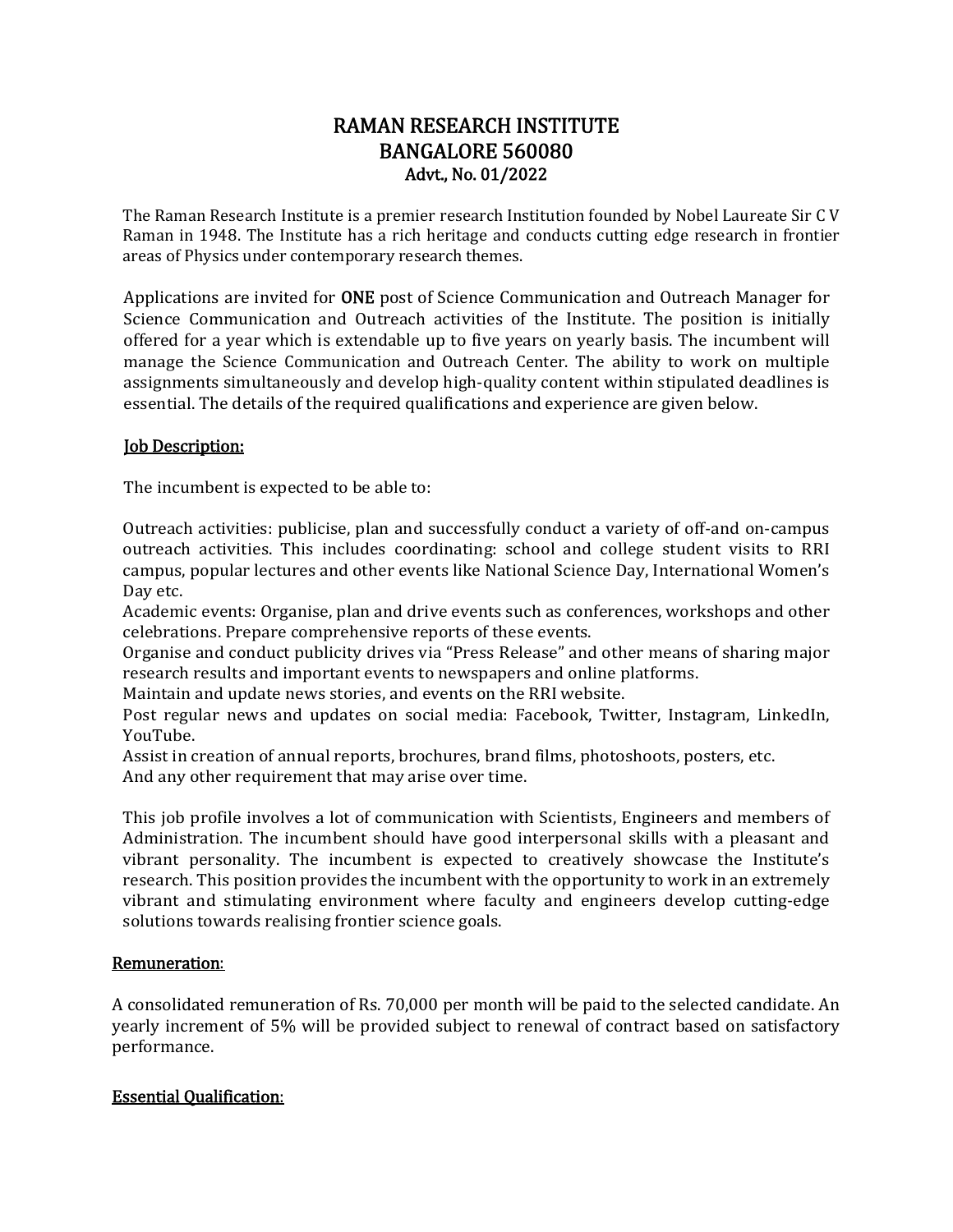Master's degree in Physical Sciences with experience in science communication and science outreach.

Excellent written communication skills in English in science writing/ journalism. Proficiency in rewriting copy/editorial review to ensure quality and accuracy of written communications. Ability to distill complex ideas to the lay public/non-scientist. Video recording/editing. Expertise in handling social media.

Relevant work experience of three years supported by documentation and testimonials.

## Desirable:

PhD in Physical Sciences.

Upper Age Limit: The upper age limit is 45 years, as on the last date for closing of applications.

The last date for receipt of applications is 30 April 2022. Applications received after the last date will not be considered.

## General Information:

- $(i)$  Age relaxation will be applicable as per Govt., of India rules for the candidates belonging to SC/ST/OBC/PWD categories.
- $(i)$  The institute reserves the right to restrict the number of candidates for test/ interview to a reasonable limit, on the basis of relevant qualification and experience higher than the minimum prescribed in the advertisement.
- (iii) Candidate should be self-driven, motivated and have leadership skills to manage the personnel working with him.
- $(iv)$  Shortlisted candidates will be requested to appear for a personal or online (zoom/skype) interview at the Raman Research Institute. No TA/DA will be paid for attending the interviews. Mere fulfilling the essential and desired qualifications will not entitle an applicant to be called for interview.
- $(v)$  The institute reserves the right to relax any of the above requirements in exceptional cases.
- (vi) The Institute reserves the right, not to fill the post herein advertised.
- (vii) Canvassing in any form shall disqualify the candidate.

## How to apply:

Interested candidates can apply by filling up an online form, and uploading all the relevant documents/images, including:

- 1. Scanned colour copies of educational certificates and mark sheets,
- 2. Curriculum Vitae (1-2 page),
- 3. Statement of purpose (maximum two page), as to what motivates the applicant to apply for the above post and why the applicant is the appropriate choice for the opening,
- 4. A recent passport size photograph and signature